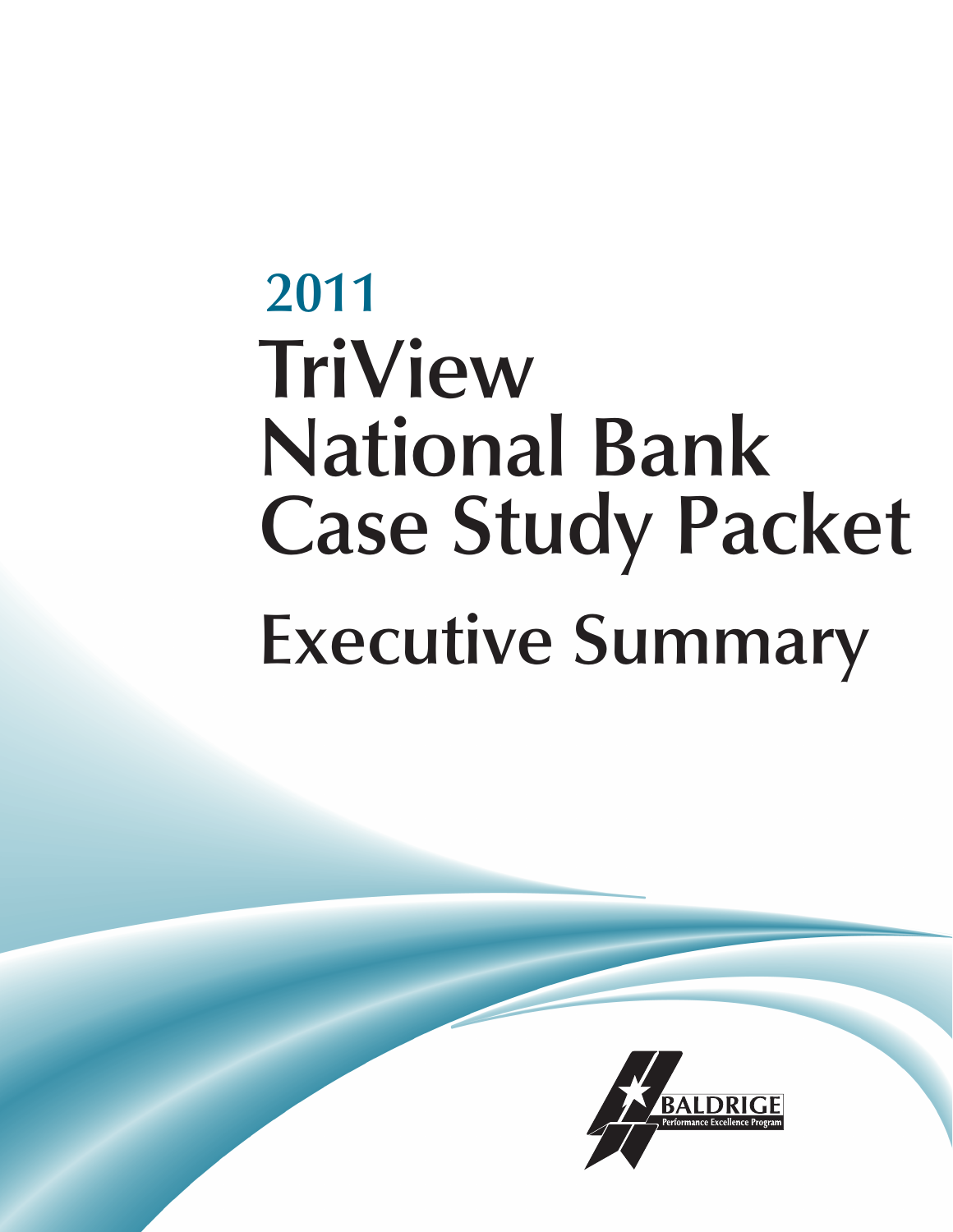# **TriView National Bank Case Study Packet**

**Baldrige Performance Excellence Program** 

National Institute of Standards and Technology . Department of Commerce

## Executive Summary

The *TriView National Bank Case Study* is a fictional Baldrige Award application prepared for use in the 2011 Malcolm Baldrige National Quality Award Examiner Preparation Course. This case study describes a fictitious, privately held super-community bank. There is no connection between the fictitious TriView National Bank and any other organization, either named TriView National Bank or otherwise. Other organizations cited in the case study also are fictitious, except for several national and government organizations.

Because the primary purpose of the case study is to provide learning opportunities for training Baldrige examiners and others, there are areas in the case study where Criteria requirements purposely are not addressed. While this fictional application therefore may not demonstrate rolemodel responses in all Criteria areas, it illustrates the format and general content of an award application. This case study is based on the *2011–2012 Criteria for Performance Excellence*. Please refer to the *TriView National Bank Scorebook* and *TriView National Bank Feedback Report* to see the case study's strengths and opportunities for improvement.

TriView National Bank scored in band 4 for process items and in band 3 for results items. An organization in band 4 for process items typically demonstrates effective, systematic approaches responsive to the overall requirements of the Criteria, but deployment may vary in some areas or work units. Key processes benefit from fact-based evaluation and improvement, and approaches are being aligned with organizational needs. For an organization that scores in band 3 for results items, results typically address areas of importance to the basic Criteria requirements and accomplishment of the organization's mission, with the achievement of good performance. Comparative and trend data are available for some of these important results areas, and some beneficial trends are evident.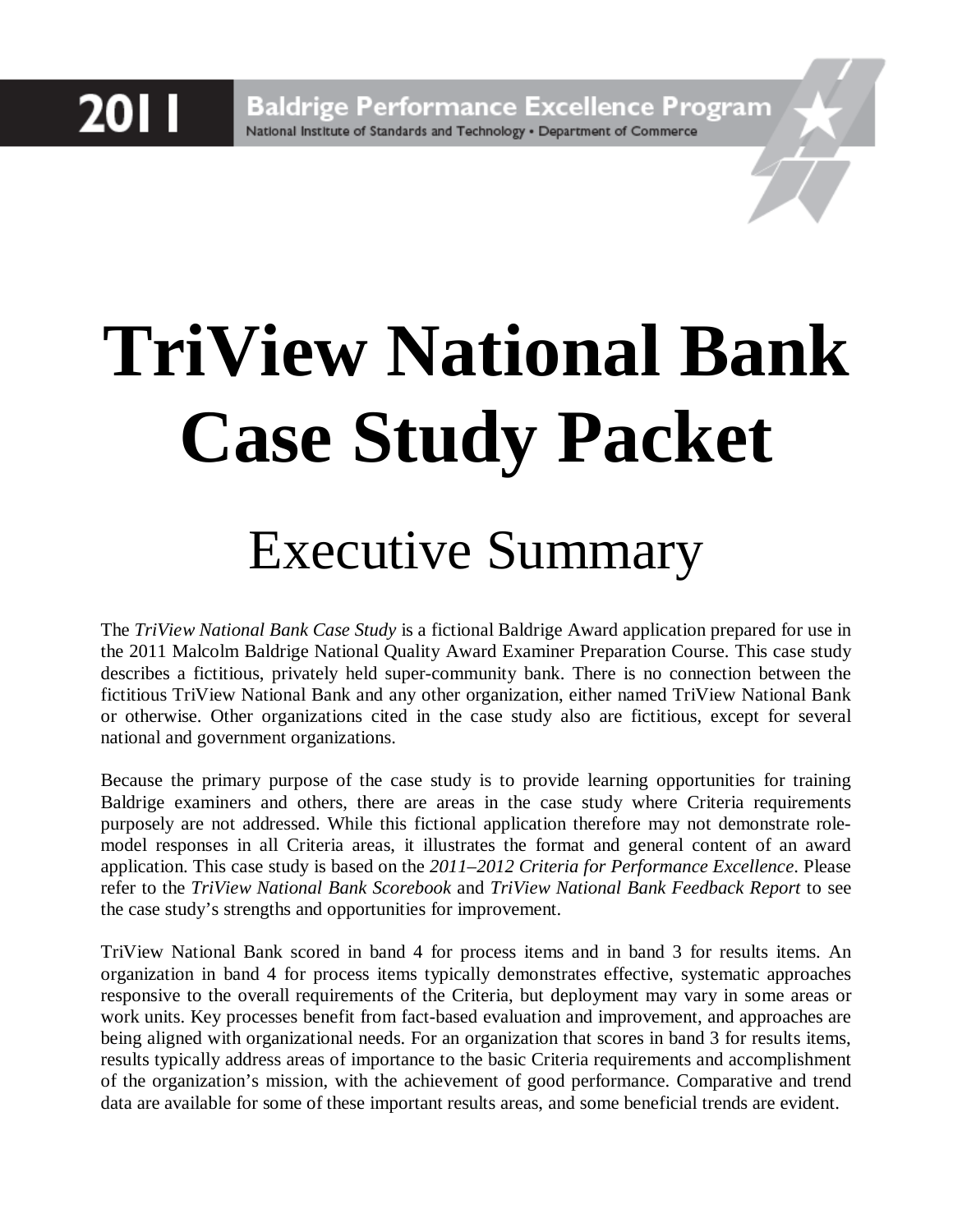### **Organizational Snapshot**

TriView National Bank (TNB) is a privately held bank headquartered in Raleigh, North Carolina. With \$6 billion in assets, TNB is a super-community bank. It was founded in 1973 by four Raleigh entrepreneurs as the Raleigh Merchant & Farm Bank. During the next two decades, the bank capitalized on and expanded its branch system through organic growth and acquisition of similar small banks. In 1990, the bank's name was changed to TriView National Bank to reflect the Research Triangle where the bank provides a wide range of products and services, including those for consumer, small business, and commercial customers. Today, TNB has 47 branches in 15 communities across the state.

In its application, TNB (which first applied for the Baldrige Award in 2001), focuses on its ability to maintain its journey to performance excellence during challenging economic times. The bank leverages its core competency of legendary service as it listens to and deals with customers who have become skeptical of financial institutions in general. Its core competency of agility is emphasized as TNB addresses its recent acquisition of Widmark Mortgage and works to integrate that company's workforce. In keeping with its mission to "…promote the growth and economic well-being of all the communities [it] serves," TNB's leadership takes a proactive and visible role in the community.

In addition to the integration of Widmark, TNB's strategic challenges include addressing the many current and future changes in banking regulations; meeting earnings targets while customers increasingly use low-margin services; and addressing the loss of public confidence in the financial industry and the impact this has had on local community-focused banks such as TNB.

### **Use of a Case Study Packet**

Baldrige case study packets, which are available on the Baldrige Web site in electronic format (eformat), are composed of the tools used to train Baldrige examiners and the examiners' working documents in the evaluation process. As such, the packets demonstrate the Baldrige Award application and evaluation processes and provide insight into the Criteria on which evaluations are based. A case study packet includes information relating to scoring, Criteria responses, and examination processes and illustrates the format of an application. In addition to examiners and award applicants, state and local Baldrige-based award programs across the United States and the internal award programs of many organizations make use of case study materials. Countries around the world have also used the documents in creating their Baldrige-based award programs. Opportunities to use the case study applications for self-assessment and self-improvement are limitless. In addition, the use of the materials in this packet strengthens outreach efforts of the Baldrige community.

### **Case Study Packet Documents**

This Executive Summary and the documents described below constitute the 2011 Case Study Packet. The packet is used in conjunction with the *2011–2012 Criteria for Performance Excellence* to illustrate a 2011 Malcolm Baldrige National Quality Award application and the processes used to evaluate it. As the Criteria and the Malcolm Baldrige National Quality Award processes undergo change biennially, this case study packet may not be directly comparable with future editions of the Criteria.

#### **The TriView National Bank Case Study**

The *TriView National Bank Case Study* is a sample application written about a fictitious, privately held super-community bank applying for the Baldrige Award. It demonstrates the form and general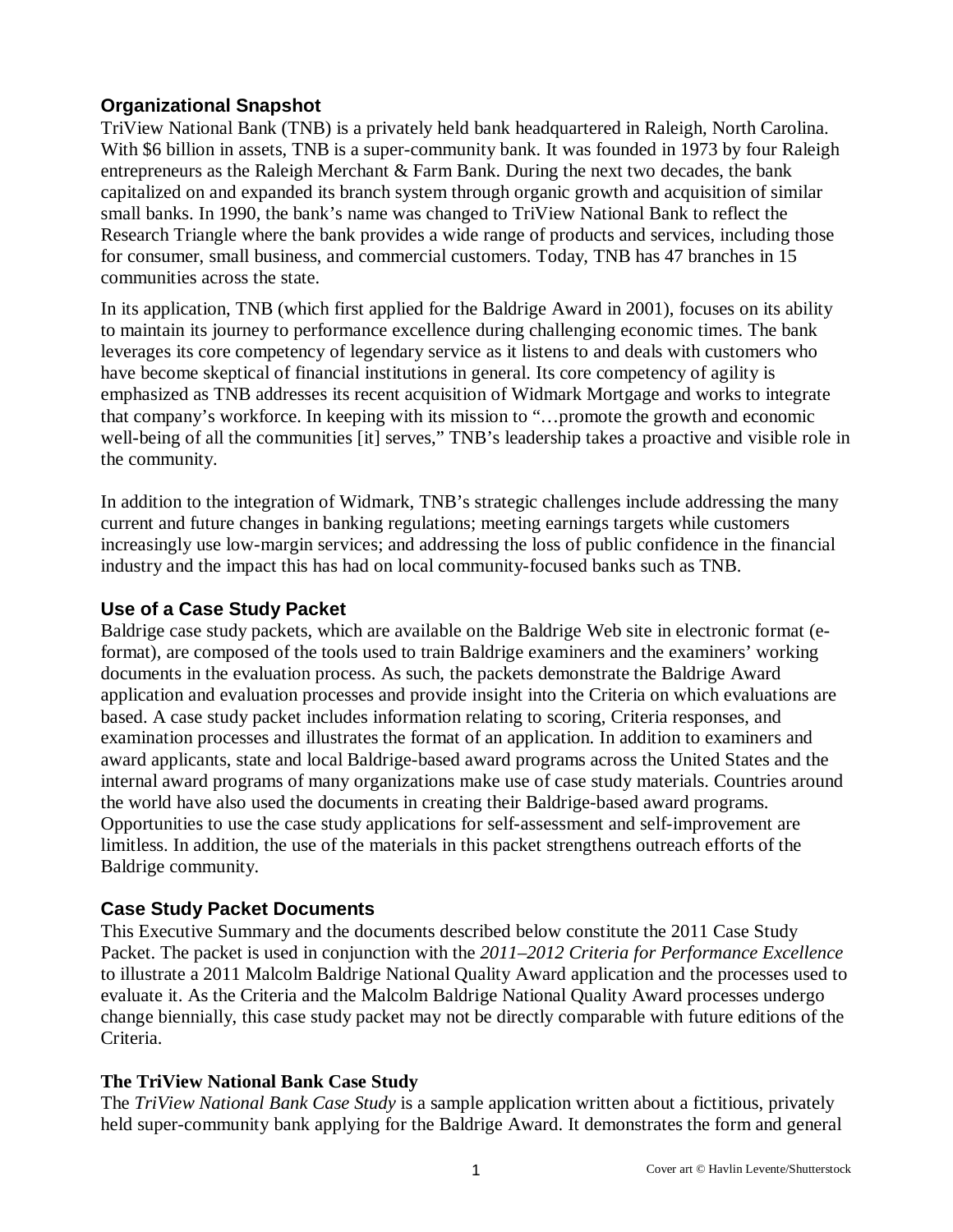content of an application, providing information requested in the seven categories of the Criteria for Performance Excellence. Responses are presented for each of the 17 items, which comprise 35 separate areas to address. The *TriView National Bank Case Study* was an important part of the 2011 Examiner Preparation Course. Because the case study was developed as a learning tool to train Baldrige examiners and others, including state and local Baldrige-based programs and organizations that use it internally, the case study does not fully address all Criteria requirements.

#### **The TriView National Bank Scorebook**

The *TriView National Bank Scorebook* contains comments and scores for each of the 17 items of the application. The recommended scoring ranges for the TriView National Bank Case Study shown at the beginning of the scorebook represent the opinion of one examiner team; these are not meant to be definitive scores. For an actual application, the Panel of Judges uses information from the examiners' scorebooks to determine if the applicant should advance to the next stage of the review process. Scorebooks represent the work of examiners; they are converted into feedback reports, which are sent to all organizations that apply for the award. Details of the review process are included as an appendix in the TriView National Bank Feedback Report.

#### **The TriView National Bank Feedback Report**

The *TriView National Bank Feedback Report* is an example of the written assessment that all award applicants receive in response to their applications. Prepared by members of the Board of Examiners, a feedback report is based on the written application, comments and scores, and the results of a site visit, if any. The feedback report summarizes the key themes of the application evaluation, identifies the two bands of an applicant's total scores (i.e., one scoring band for process items and one for results items), identifies a percentage range for each Criteria item, and lists strengths and opportunities for improvement. It is intended to report the findings of the examiners and should not be prescriptive in nature.

#### **Baldrige Educational Materials**

#### **Criteria for Performance Excellence**

To receive up to five free copies of the *2011–2012 Criteria for Performance Excellence* booklet, the *2011–2012 Education Criteria for Performance Excellence* booklet, or the *2011–2012 Health Care Criteria for Performance Excellence* booklet, contact the Baldrige Performance Excellence Program (see contact information on the last page/back cover of this Executive Summary).

To order bulk copies of the Criteria, contact the American Society for Quality (see ordering information on the last page of this Executive Summary). The fee is \$39.95 per packet of 10, plus shipping and handling.

The item numbers for ordering bulk copies follow.

*2011–2012 Criteria for Performance Excellence* (referred to as the Business/Nonprofit Criteria)— Item Number T1535

*2011–2012 Education Criteria for Performance Excellence*—Item Number T1534

*2011–2012 Health Care Criteria for Performance Excellence*—Item Number T1536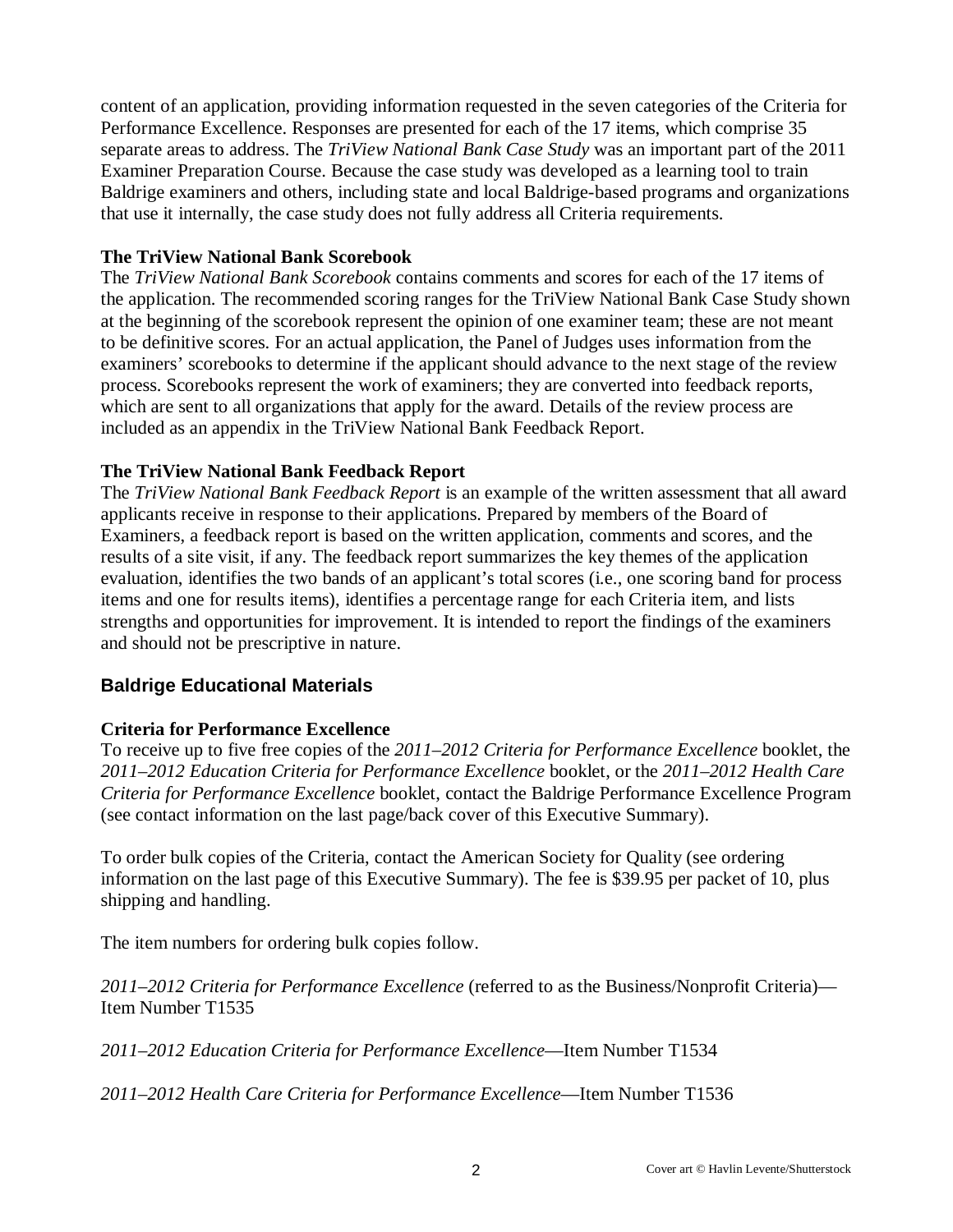#### **Case Studies**

Case study packets are available in e-format (PDF) at the Web addresses shown below.

**2011 Case Study Packet: TriView National Bank (a privately held super-community bank)** <http://www.nist.gov/baldrige/publications/triview.cfm>

**2010 Case Study Packet: NuGrain Laboratories (a nonprofit research laboratory)** <http://www.nist.gov/baldrige/publications/nugrain.cfm>

**2009 Case Study Packet: Nightingale College of Nursing (a nursing school)** [http://www.nist.gov/baldrige/publications/nightingale\\_college.cfm](http://www.nist.gov/baldrige/publications/nightingale_college.cfm)

**2008 Case Study Packet: Novel Connect (a manufacturing organization)** [http://www.nist.gov/baldrige/publications/archive/novel\\_connect.cfm](http://www.nist.gov/baldrige/publications/archive/novel_connect.cfm)

**2007 Case Study Packet: Share Food (a nonprofit food bank)** [http://www.nist.gov/baldrige/publications/archive/share\\_food.cfm](http://www.nist.gov/baldrige/publications/archive/share_food.cfm)

**2006 Case Study Packet: Arroyo Fresco Community Health Center (a nonprofit health care center)**

<http://www.nist.gov/baldrige/publications/archive/arroyo.cfm>

**2005 Case Study Packet: Landmark Dining, Inc. (a small business organization)** <http://www.nist.gov/baldrige/publications/archive/landmark.cfm>

**2004 Case Study Packet: Sandy Hill School District (an education organization)** [http://www.nist.gov/baldrige/publications/archive/sandy\\_hill.cfm](http://www.nist.gov/baldrige/publications/archive/sandy_hill.cfm)

**2003 Case Study Packet: GeoOrb Polymers, North America (a manufacturing organization)**

[http://www.nist.gov/baldrige/publications/archive/geo\\_orb.cfm](http://www.nist.gov/baldrige/publications/archive/geo_orb.cfm)

**2002 Case Study Packet: CapStar Health System (a nonprofit health care system)** <http://www.nist.gov/baldrige/publications/archive/capstar.cfm>

**2001 Case Study Packet: TriView National Bank (a financial services organization)** [http://www.nist.gov/baldrige/publications/archive/tri\\_view.cfm](http://www.nist.gov/baldrige/publications/archive/tri_view.cfm)